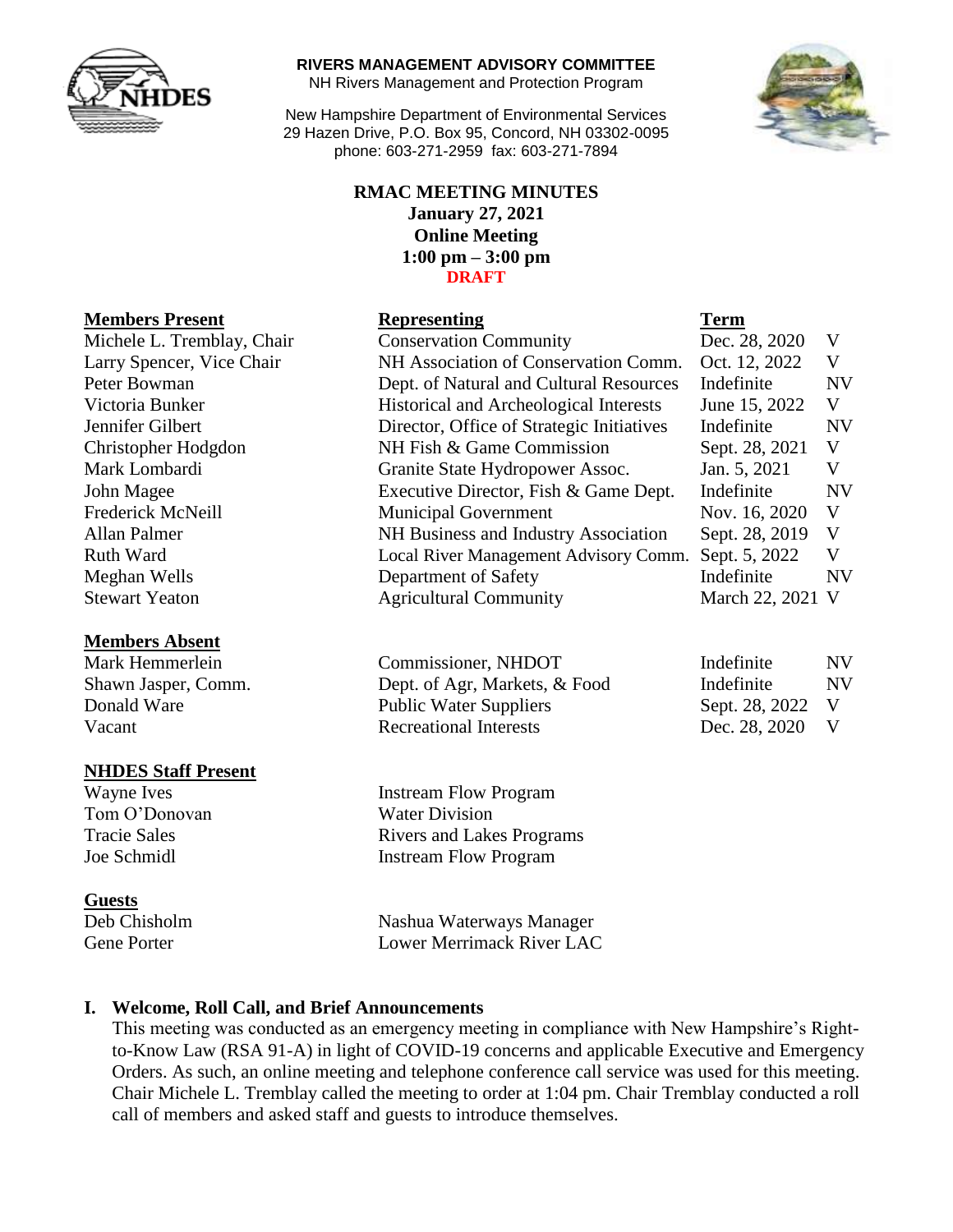# **II. Acceptance of the Consent Agenda**

 *Fred McNeill moved to accept the Consent Agenda, consisting of the December 2, 2020 draft minutes, RMAC and RMAC subcommittee representatives, and Surplus Land Reviews 21-001 in Lancaster and 21-002 in Concord. Motioned seconded by Larry Spencer. A roll call was taken. Motion passed unanimously, with one abstention.* 

Note that the record of roll call votes is included at the end of the minutes.

### **III. 2021 RMPP-Related Legislation**

1) 2021 Legislative Positions

Larry summarized the results of the RMAC Policy and Legislation Subcommittee's discussion. The subcommittee recommends supporting 10 bills, opposing 2 bills, tracking 2 bills, and removing eight from RMAC consideration.

Support: HB 99, HB 158 (w/amendment), HB 216, HB 344, HB 398, HB 412, HB 426, SB 127 (LSRs 1027 and 1028), SB 131 (LSR 523) Oppose: HB 82, HB 534 Track: HB 108, SB 95 Delete: HB 73, HB 115, HB 186, HB 229, HB 232, HB 379, HB 386, HB 566

# *Larry Spencer moved to approve the legislative positions recommended by the RMAC Policy and Legislation Subcommittee. Motion seconded by Fred McNeill. A roll call vote was taken. Motion passed unanimously, with one abstention.*

At Chair Tremblay's invitation, Tracie Sales summarized the remote meeting language in the SB 95 omnibus bill, text for which was posted the morning of the meeting. This bill would allow remote board meetings outside of an emergency.

# *Larry Spencer moved to support Senate Bill 95. Motion seconded by Stewart Yeaton. A roll call vote was taken. Motion passed with 7 Yeas and 1 Nay.*

Tracie asked the committee if they wished to take a position on HB 630. The Policy and Legislation Subcommittee had not discussed this bill when they met. Michele summarized the bill language.

- *Larry Spencer moved to track House Bill 630. Motion seconded by Chris Hodgdon. A roll call vote was taken. Motion passed unanimously.*
- 2) Review and Approve RMAC Standing Legislative Positions
	- *Ruth Ward moved to approve the RMAC Standing Legislative Positions with no changes. Motion seconded by Larry Spencer. A roll call vote was taken. Motion passed unanimously, with one abstention.*

### **IV. Instream Flow Program** – Wayne Ives and Joe Schmidl

Wayne Ives began by summarizing current Instream Flow (ISF) Program activities. In 2018, the priority rivers for development of protected instream flow (PISF) studies, approved by the RMAC, were the Cold, Warner, and upper Ashuelot rivers. The Cold and Warner river studies have been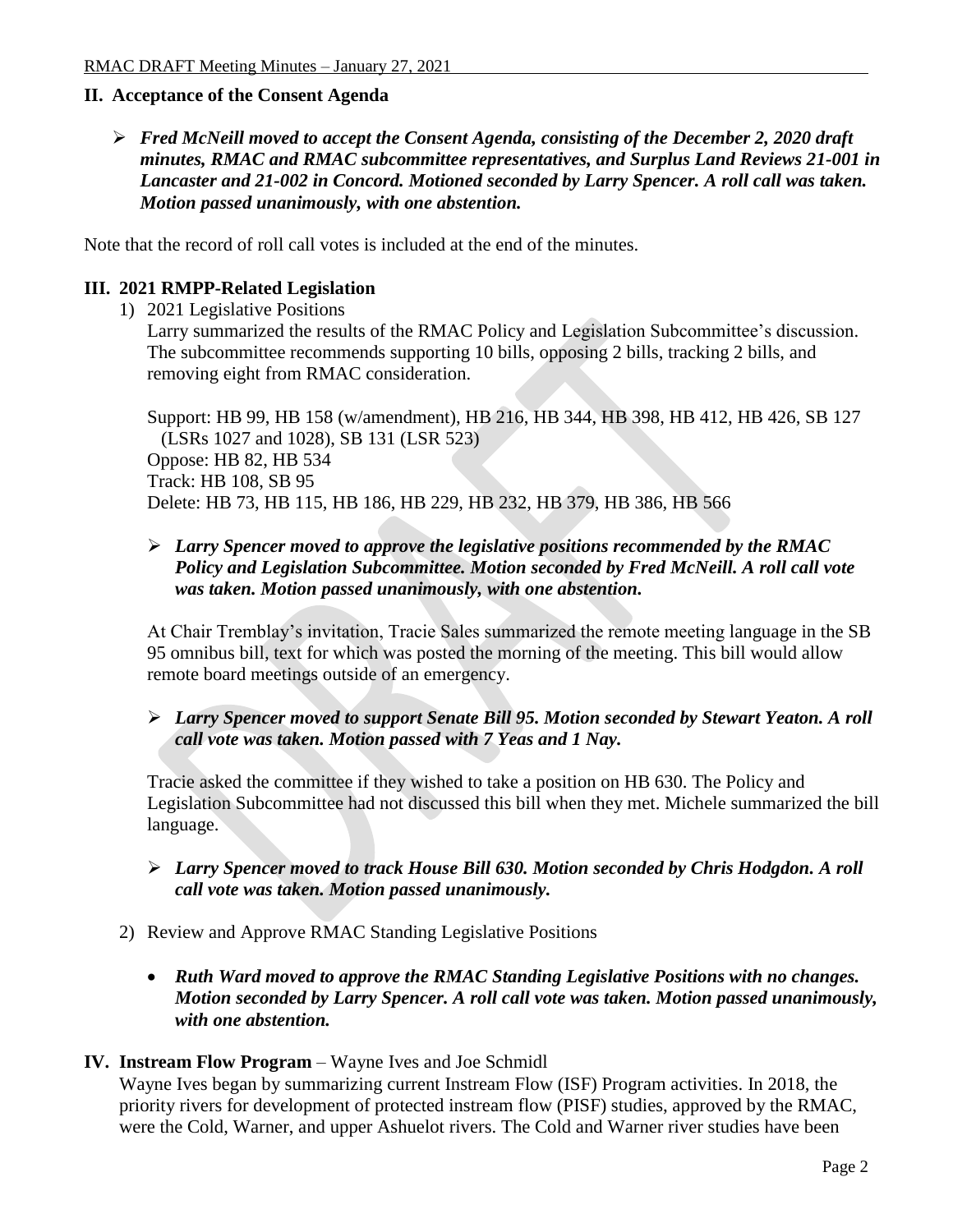#### RMAC DRAFT Meeting Minutes – January 27, 2021

contracted and are underway. The Cold River is nearing completion, though experienced delays last summer due to the drought, as the varying water levels needed for the study did not occur. A public hearing will be held on the draft PISF results and the proposed management plan later in 2021. Contractors will be conducting in-depth studies of hydrology on the Warner River during the summer of 2021, with completion expected in 2022.

Staff are currently preparing data loggers to install in the Ashuelot River this summer, the upper portion of which is next to apply the Instream Flow Program. However, NHDES would like to do the whole Ashuelot River at once, and an RFP for contractors to conduct the PISF on the full Ashuelot and Isinglass rivers is ready for distribution.

Joe Schmidl provided some additional program work details, noting that baseline condition studies on the Ashuelot River will be the focus of staff field work in 2021. Staff will also be working with the Ashuelot River LAC to identify floodplain transect locations.

Long-term monitoring has been started on the Lamprey and Souhegan rivers to determine the success of the program and identify any necessary adaptive management. This involves fish population monitoring as well as deploying data loggers.

Joe then described the prioritization process for the next designated rivers to study for instream flow. The lower Ashuelot, Isinglass, and Pemigewasset rivers are now the highest priority rivers identified by NHDES for PISF studies. The prioritization process is based on the following criteria in order of importance: 1) Location in the watershed (upstream); 2) Stream flow data availability/gages; 3) Watershed development pressure; 4) Public and LAC involvement. Joe requested RMAC feedback on this river priority list.

Michele asked why such a large river as the Pemigewasset River ranked high given all the tributaries it has. Joe responded that only upstream designated tributaries need to be studied first, but undesignated tributaries would not have their own PISF criteria. The Pemigewasset River has no designated tributaries. Vicky asked what happens with the ranking list after the top three rivers identified now have been completed. Joe responded that a new ranking list would be generated for the remaining rivers based on new data, but only after studies on the current top three are underway.

# *Ruth Ward moved that the RMAC endorse the 2021 priority list of designated rivers for protected instream flow studies as presented. Motion seconded by Chris Hodgdon. A roll call vote was taken. Motion passed unanimously.*

# **V. Historic Resource Assessment for Dam Removals** – Victoria Bunker

Vicky Bunker presented on the steps required for a historic resource assessment in preparation for a dam removal project. Historic resources include buildings, districts, landscapes, artifacts, objects, bridges, and archeological sites; that is, tangible remains of past human activity. Sites can be above or below ground, underwater, or can straddle these media, such as graveyards and dams.

What makes a historic resource important and worthy of saving?

- Age: 50 year or older, usually.
- Integrity/intactness, sufficiently well preserved to provide information.
- Qualities/values of resource. The characteristics that make it important.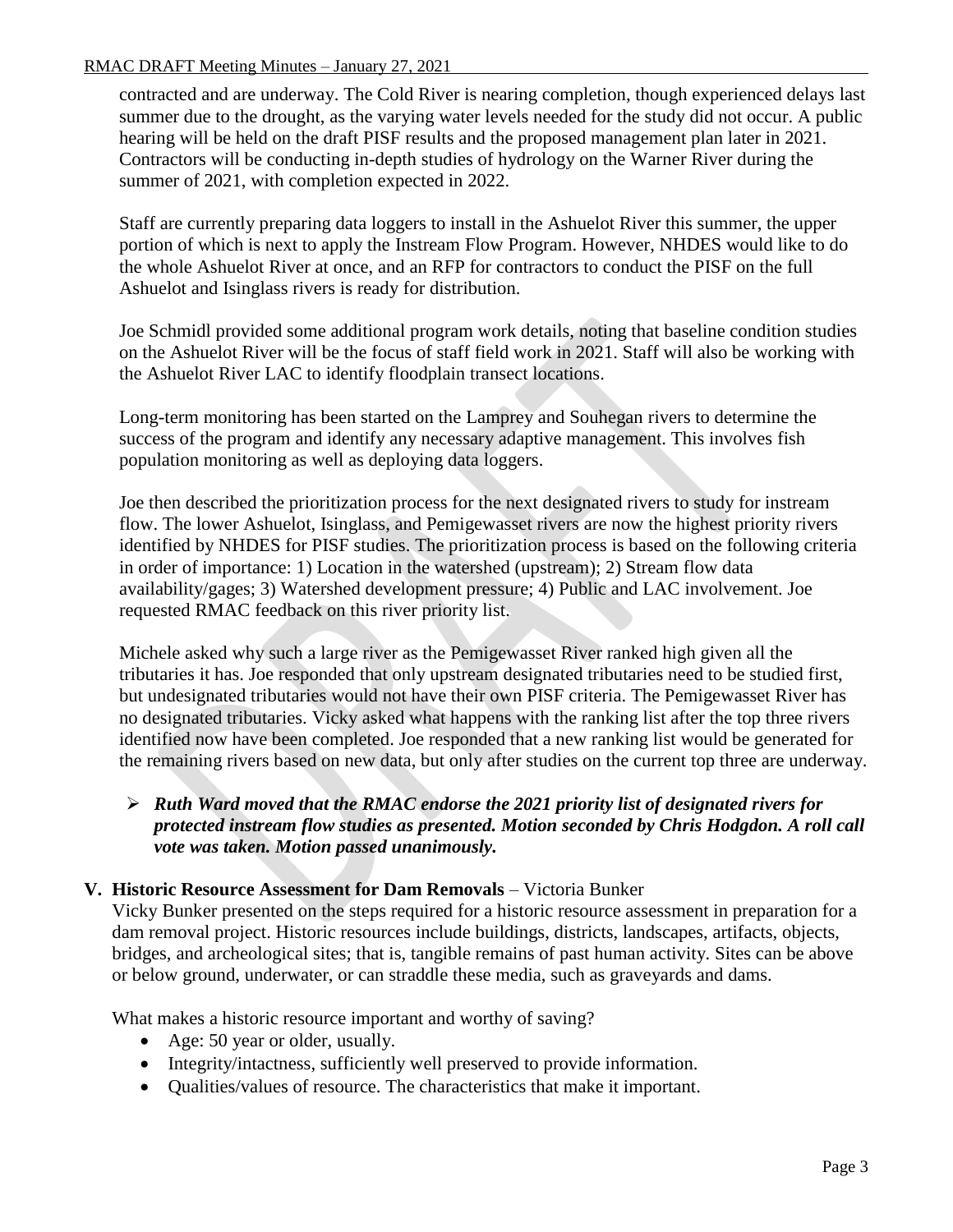New Hampshire uses the National Register of Historic Places criteria to assess if something is significant, even if there is no intention of adding it to the Register. The state also has a register of historic places. Criteria for eligibility: What qualities can this resource help us understand?

- A. Broad patterns of history (e.g. battle ground).
- B. Site associated with a significant person (e.g. George Washington slept here).
- C. Represents type of construction, engineering, or architecture (e.g. Frank Lloyd Wright house).
- D. Provides information and allows for ongoing research (e.g. archeological sites).

The Division of Historical Resources (DHR) gets involved with respect to avoidance, minimization, and mitigation of effects, and making determinations on resource eligibility. With respect to dams, we look at the dam itself as well as any associated components such as mill foundations, canals, bridges, mill houses, hydropower facilities, and archeological sites, all of which provide examples of industrial evolution. The process for a dam removal project usually beings with a Request for Project Review form to DHR. Typically, additional study or research is needed, such as an inventory form or an archeological phase 1A study. DHR staff make recommendations, seeking a point of balance between public interest and public benefit.

The biggest success story was the Wiswall dam on the Lamprey River– it was the perfect example of the balance between interest and benefit. The result was public parking, trails, interpretive panels, and cartop boat access.

Vicky will provide a document describing what she has summarized here. Michele mentioned the conflict between pre- and post-colonial historical resources. Vicky responded that neither is more important, it is just different perspectives. Vicky also mentioned that there is a native american fish dam on the Ashuelot River, under water.

# **VI. RMPP Program Updates** – None

# **VII.New Business and Action Item Review**

1) New Business

Larry asked about Norman Sims. Dr. Sims has stepped down from the RMAC, and a new nominee has been submitted for the recreation interests seat.

2) Action Item Review

| <b>Action Item</b>                                                    | <b>Leader</b>       | Supporter(s)           | <b>Target Date</b> |
|-----------------------------------------------------------------------|---------------------|------------------------|--------------------|
| Draft and send letters of testimony                                   | <b>Tracie Sales</b> | Michele L.<br>Tremblay | Hearing date       |
| Update legislative tracking spreadsheet with<br><b>RMAC</b> positions | <b>Tracie Sales</b> |                        | 1/29/2021          |
| Post updated standing legislative positions                           | <b>Tracie Sales</b> |                        | 2/12/2021          |
| Historic resource assessment document                                 | <b>Vicky Bunker</b> |                        | 3/1/2021           |

### 3) Next Meeting and Agenda Items

Tracie will send out a Doodle Poll to schedule the next RMAC meeting during the second week of April, after legislative crossover. Agenda item: LAC activity update.

Chair Michele L. Tremblay thanked RMAC representatives for their attendance and participation, and adjourned the meeting at 2:37 pm.